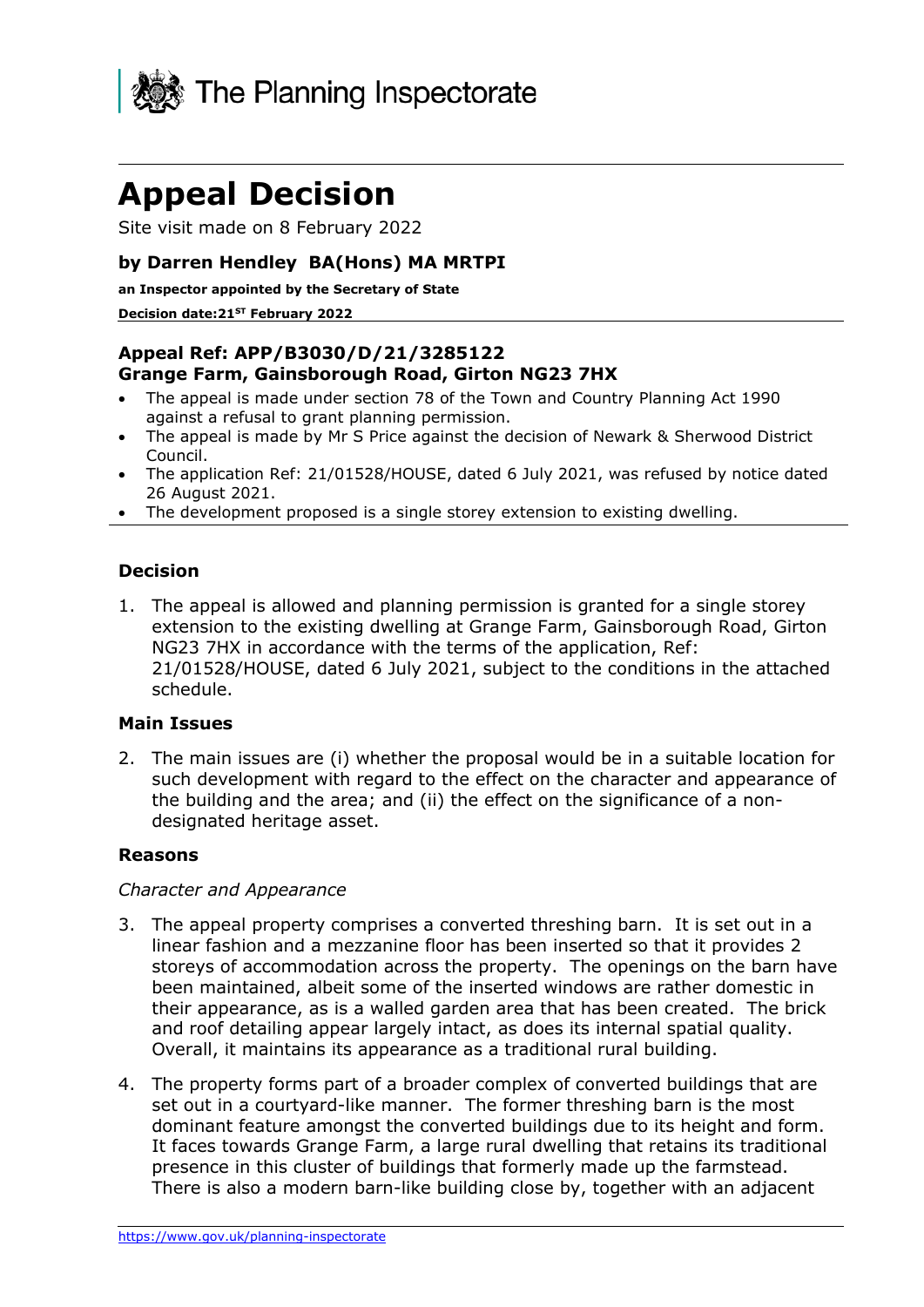hardstanding area. The buildings are not located within a settlement. The surroundings are distinctly countryside in character, with occasional farmsteads or small groups of buildings.

- 5. The Council's Local Development Framework (LDF) Conversion of Traditional Rural Buildings Supplementary Planning Document (2014) (SPD) sets out a restrictive approach on extending this type of building in such a location. It states that permission will not normally be given for the reconstruction of previously demolished buildings or parts of buildings in rural areas. It goes on to say that exceptions may be made where the applicant can provide compelling evidence of the previous existence and scale of the demolished structure and its restoration contributes significantly to the viability or character of the development.
- 6. The area of the appeal site where the proposed extension would be sited consists of an area of loose stone that lies adjacent to the rear of the property. It is agreed between the main parties that a structure was historically found in this area. This comprised an open fronted Waggon House. There is no sign of this structure now. Whilst there is some difference in opinion over whether it was physically connected to the barn, even if it was not, it would have been in close proximity. In these circumstances, it is reasonable that the guidance set out in the SPD should be considered.
- 7. The proposed extension would be constructed in a similar form to the single storey buildings that are found on this former farmstead. The roof pitch and plain gable end would be in keeping, as would the use of matching brick and pantiles. The fenestration would reflect the existing conversion and so it would be somewhat domestic. The proposed extension would however be subordinate to the existing conversion and the grouping of buildings. Its scale would be in keeping and it would sit comfortably within its rural surroundings.
- 8. In overall terms, the effect of the proposed extension on rural character, in terms of the barn conversion, the former farmstead and the wider countryside surroundings would be neutral. With regard to the SPD, it would not therefore contribute significantly to the character of the development. There is not substantive evidence before me on viability.
- 9. The SPD provides other relevant guidance and in this regard the proposed extension would be in accordance. It would not compromise the architectural integrity and building form. There would also be no substantial impact upon the character of the wider landscape setting due to the modest nature of the proposal and its design. It would also retain the recognisable layout of these former farm buildings, when the previous Waggon House is considered. It would respect the original arrangement of the farm-building group and develop a scheme complimentary to it. As a result, it would not constitute unjustified rural development.
- 10. Ultimately, what is of most importance is maintaining the rural character of the converted threshing barn and the barn range. Based on the traditional form, scale, design and materials, this would be achieved. This is notwithstanding that it would not comply with the strict test that the SPD applies to contributing significantly to the viability or character.
- 11. Of the development plan policies that are cited in the Council's reason for refusal, Policy DM6 of the LDF Allocations & Development Management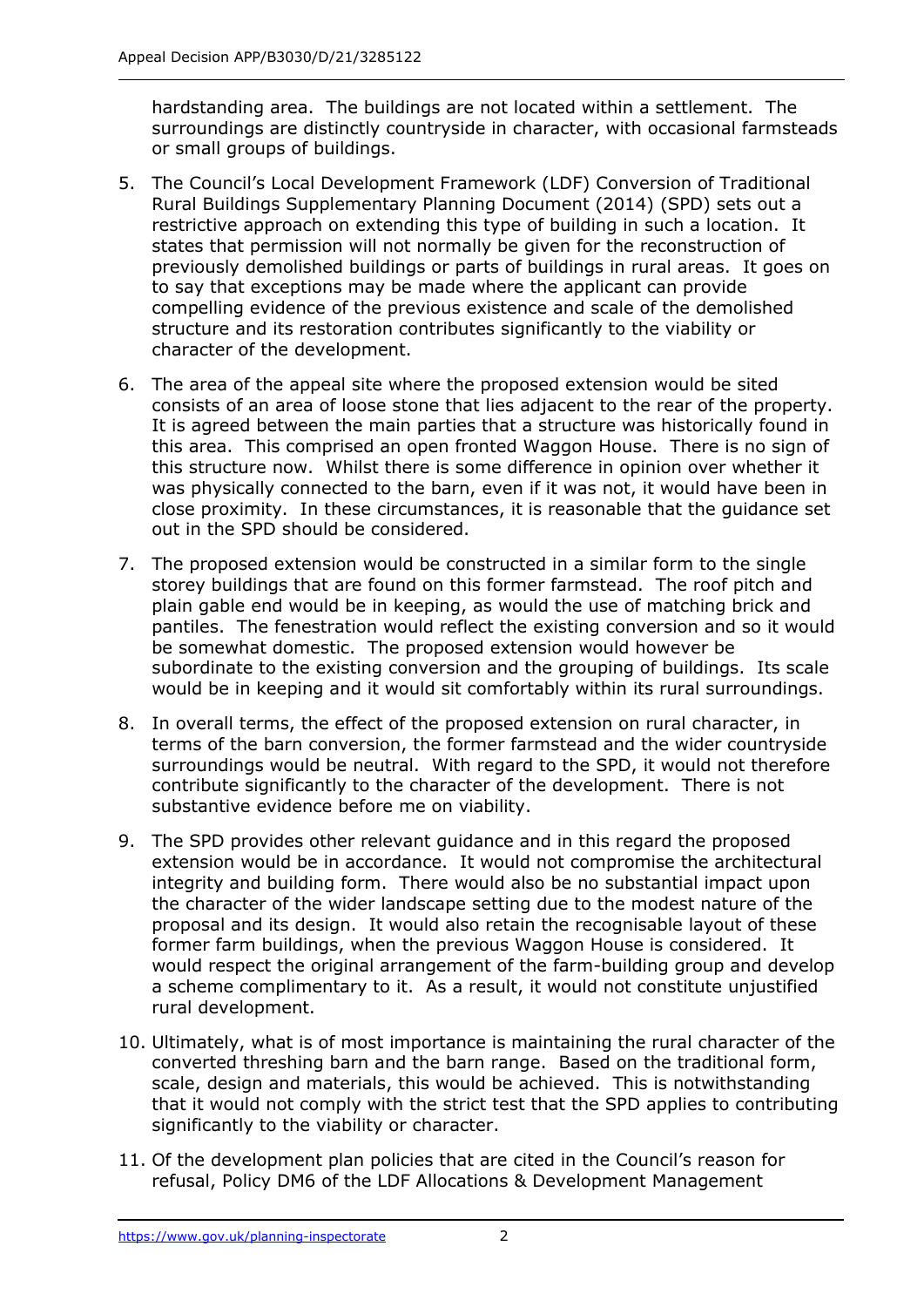Development Plan Document (2013) (Allocations & Development Management DPD) points to the use of a Supplementary Planning Document to assess the design based criteria that it sets out. However, none of these criteria concern the higher test that the SPD sets out that, in effect, there must be some benefit by way of character or viability. The criteria in this policy concern matters that relate to respecting the character and which the proposal would achieve, for the reasons that I have set out.

- 12. I am therefore not persuaded that there is particular development plan policy support from the stringent approach that the SPD takes in this regard. The same applies in relation to where Policy DM8 of the Allocations & Development Management DPD refers to that the detailed assessment of proposals will be made against a Supplementary Planning Document.
- 13. In taking the above considerations together, I conclude that the proposal would be in a suitable location for such development with regard to the effect on the character and appearance of the building and the area. As such, it would comply with Core Policy 9 of the LDF Amended Core Strategy (2019) (Core Strategy) and Policies DM5, DM6 and DM8 of the Allocations & Development Management DPD where they are concerned collectively with a high standard of design, distinctiveness, the character and built form representing the surrounding area, including with regard to scale, form, design, materials and detailing, and conversions without significant extension, amongst other considerations.
- 14. The proposal would not comply with the SPD in as far as it would not contribute significantly to the viability or character. However, as a consideration, this degree of conflict is outweighed by that it would not have an unacceptable effect on the character and appearance of the building and the area in this instance. The proposal would also accord with the National Planning Policy Framework (Framework) with the emphasis it puts on achieving well designed places.

## *Non-Designated Heritage Asset*

- 15. The Council consider that the appeal property is a non-designated heritage asset and the appellant's Heritage Statement agrees with this view. As it maintains some quality as a converted threshing barn, it has historical interest as a traditional rural building that still exhibits its overall form. Some of its associated features relate to its original function. It holds moderate significance in this regard.
- 16. Given that the significance arises from the building and its contribution to the grouping, I reach the same conclusion as above. The proposal would be a neutral addition to the asset with its overall form as a single storey extension that has simple barn like detailing, albeit it would also be domestic in appearance. It would not have a harmful effect on the existing fabric of the building.
- 17. The courtyard arrangement and the form of the buildings results in the continuing historic group value. The proposed extension would be a modest addition and would not detract from the courtyard layout with its location on the opposite side of the barn. The effect on the significance in this respect would also not be harmful.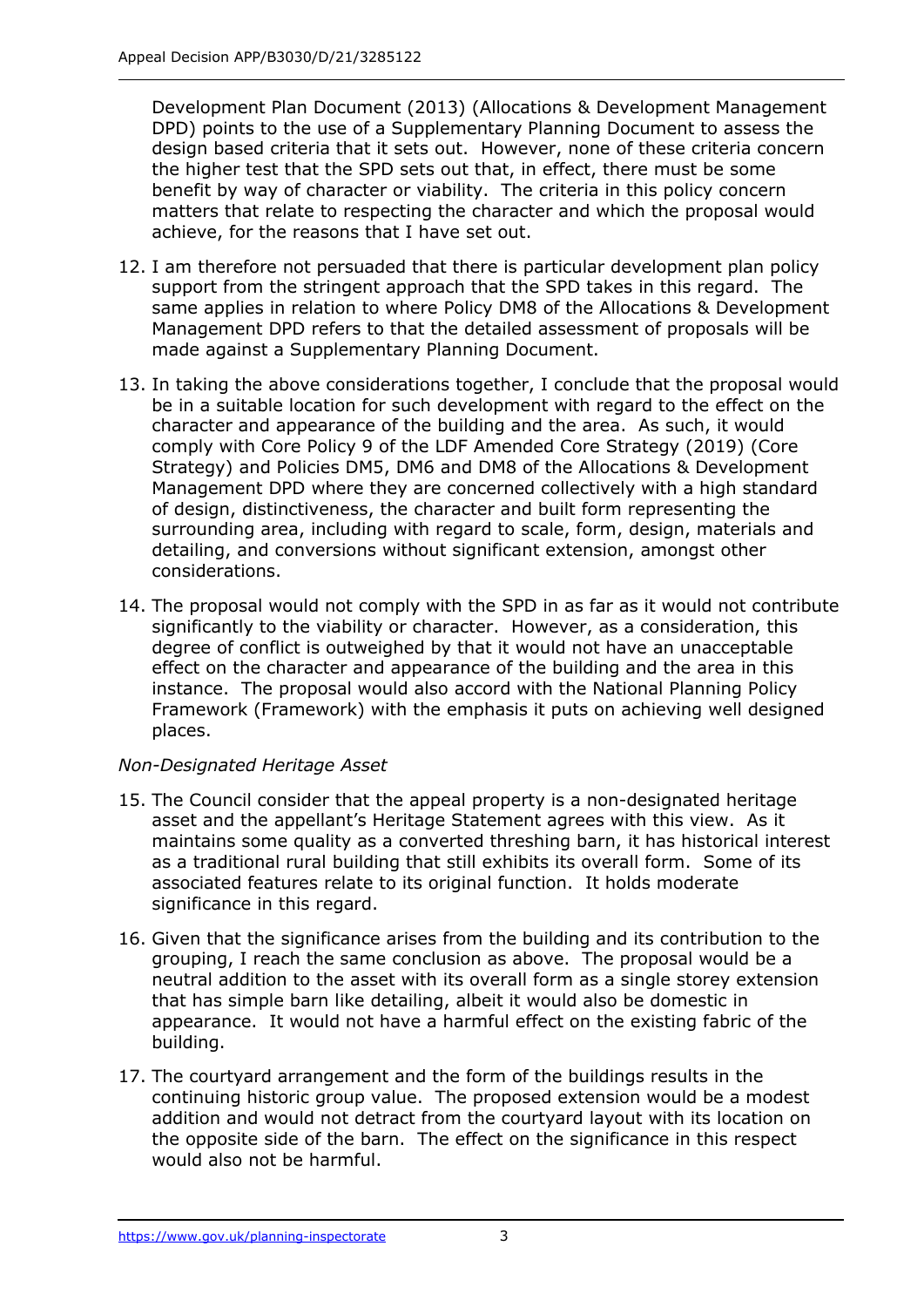- 18. The test that the SPD applies in relation to contributing significantly to the viability or character has also been referred to in the context of heritage. However, this somewhat goes beyond the test which the Framework sets out with regard to a non-designated heritage asset that a balanced judgement will be required having regard to the scale of any harm or loss and the significance of the heritage asset. As there is no harm or loss to the significance, the proposal does not need to deliver any tangible heritage benefit. No balanced judgment therefore needs to be made.
- 19. I conclude that the proposal would not have an unacceptable effect on the significance of a non-designated heritage asset. Therefore, it would comply with Core Policy 14 of the Core Strategy and Policy DM9 of the Allocations & Development Management DPD where they concern a non-designated heritage asset and securing the continued protection or enhancement of heritage assets. It would also comply with Core Policy 9, and Policies DM5, DM6 and DM8 where they refer to heritage asset related matters.
- 20. It would also comply with the SPD in this regard as it would not diminish from the value of the traditional rural building, as well as the Framework by way of the protection it affords the significance of a non-designated heritage asset.

## **Other Matters**

21. The main issues are centred on character and appearance, and heritage. As I have found the proposal to be not unacceptable on these grounds, matters that have been raised in relation to the planning history of the site by way of the approved red line plan, curtilage and what constitutes the planning unit do not change my view and nor does whether or not the proposed extension would exceed the walled garden area.

## **Conditions**

22. In addition to the timescale for implementation, I have imposed a condition concerning the approved plans for the purpose of certainty. In order to protect the character and appearance of the building and the area, as well as the significance of the non-designated heritage asset, conditions are also imposed concerning the external materials and detailed features, as well as preventing the insertion of trickle vents. Where I have altered the wording of the conditions put forward by the Council, I have done so in the interests of precision and without changing their overall meaning.

## **Conclusion**

23. For the reasons set out above and having regard to all matters that have been raised, the appeal should be allowed subject to the conditions.

## *Darren Hendley*

INSPECTOR